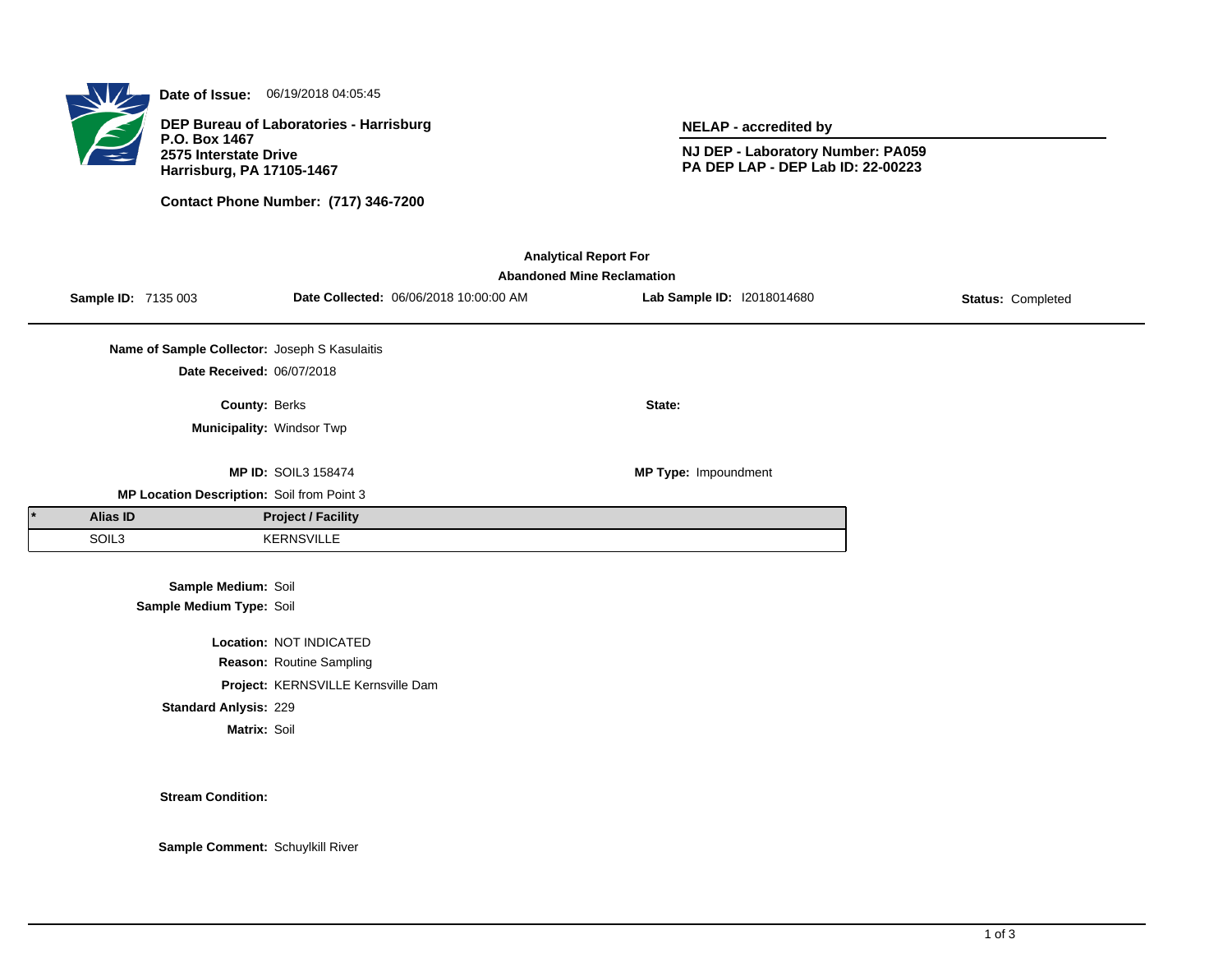## **Analytical Report For Abandoned Mine Reclamation**

| Sample ID: 7135 003                     | Date Collected: 06/06/2018 10:00:00 AM | Lab Sample ID: 12018014680    |                    | Status: Completed  |
|-----------------------------------------|----------------------------------------|-------------------------------|--------------------|--------------------|
| <b>Test Codes / CAS # - Description</b> | <b>Reported Results</b>                | <b>Date And Time Analyzed</b> | <b>Approved by</b> | <b>Test Method</b> |
| 80002K ACID DIGESTION / ICP ANALYSIS    | 0.0 Each                               | 06/08/2018 12:00 PM           | <b>MBOTTS</b>      | EPA 3051           |
| 46909K2 Antimony, MG/KG Dry WT Basis    | <5.200 MG/KG                           | 06/18/2018 11:03 AM           | <b>SCHOY</b>       | EPA 6020B          |
| 46903K2 Arsenic, MG/KG Dry WT Basis     | <10.400 MG/KG                          | 06/18/2018 11:03 AM           | <b>SCHOY</b>       | EPA 6020B          |
| 90002S ASTM-A H2O Leach*                | 0 Each                                 | 06/12/2018 12:00 AM           | <b>FHUNZIKER</b>   | ASTM D3987-06      |
| 46901K BARIUM, MG/KG DRY WT. BASIS      | 205 MG/KG                              | 06/11/2018 12:45 PM           | <b>MBOTTS</b>      | EPA 6010 D         |
| 46910K2 Beryllium, MG/KG Dry WT Basis   | 4.420 MG/KG                            | 06/18/2018 11:03 AM           | <b>SCHOY</b>       | EPA 6020B          |
| 46022K Boron, MG/KG Dry Wt. Basis       | <104 MG/KG                             | 06/11/2018 12:45 PM           | <b>MBOTTS</b>      | EPA 6010 D         |
| 46309K2 Cadmium, MG/KG Dry WT Basis     | <2.600 MG/KG                           | 06/18/2018 11:03 AM           | <b>SCHOY</b>       | EPA 6020B          |
| 46308K CHROMIUM, MG/KG DRY WT. BASIS    | 26.8 MG/KG                             | 06/11/2018 12:45 PM           | <b>MBOTTS</b>      | EPA 6010 D         |
| 46908K2 Cobalt, MG/KG Dry WT Basis      | 164.000 MG/KG                          | 06/18/2018 11:03 AM           | <b>SCHOY</b>       | EPA 6020B          |
| 46257K COPPER, MG/KG DRY WT. BASIS      | 82.700 MG/KG                           | 06/11/2018 12:45 PM           | <b>MBOTTS</b>      | EPA 6010 D         |
| 41032L Hexavalent Chromium dry weight   | <104.06 UG/KG                          | 06/13/2018 03:37 PM           | <b>FVODOPIVEC</b>  | EPA 218.6          |
| 41032A Hexchrome ASTM Leach             | < 1.0                                  | 06/13/2018 03:37 PM           | <b>FVODOPIVEC</b>  | EPA 218.6          |
| 46258K2 Lead, , MG/KG Dry WT Basis      | 57.000 MG/KG                           | 06/18/2018 11:03 AM           | <b>SCHOY</b>       | EPA 6020B          |
| 46255K MANGANESE, MG/KG DRY WT. BASIS   | 2947 MG/KG                             | 06/11/2018 12:45 PM           | <b>MBOTTS</b>      | EPA 6010 D         |
| 46259K MERCURY, MG/KG DRY WT. BASIS     | <0.520 MG/KG                           | 06/11/2018 02:12 PM           | <b>FHUNZIKER</b>   | <b>EPA 7471B</b>   |
| 46307K2 Nickel, MG/KG Dry WT Basis      | 171.000 MG/KG                          | 06/18/2018 11:03 AM           | <b>SCHOY</b>       | EPA 6020B          |
| 40005K PERCENT MOISTURE IN SOIL*        | 80.78%                                 | 06/08/2018 10:15 AM           | <b>MBOTTS</b>      | <b>SM 2540G</b>    |
| 40006K PERCENT SOLID CONTENT*           | 19.22 %                                | 06/08/2018 10:15 AM           | <b>MBOTTS</b>      | SM 2540G           |
| 40004K Sample Weight, g                 | 0.5000 GRAMS                           | 06/08/2018 12:00 PM           | <b>MBOTTS</b>      | EPA 3051           |
| 46904K2 Selenium, MG/KG Dry WT Basis    | <18.200 MG/KG                          | 06/18/2018 11:03 AM           | <b>SCHOY</b>       | EPA 6020B          |
| 46902K2 Silver, MG/KG Dry WT Basis      | <2.600 MG/KG                           | 06/18/2018 11:03 AM           | <b>SCHOY</b>       | EPA 6020B          |
| 46911K2 Thallium, MG/KG Dry WT Basis    | <5.200 MG/KG                           | 06/18/2018 11:03 AM           | <b>SCHOY</b>       | EPA 6020B          |
| 46912K TIN, MG/KG DRY WT. BASIS         | <104 MG/KG                             | 06/11/2018 12:45 PM           | <b>MBOTTS</b>      | EPA 6010 D         |
| 46913K VANADIUM, MG/KG DRY WT. BASIS    | 31.0 MG/KG                             | 06/11/2018 12:45 PM           | <b>MBOTTS</b>      | EPA 6010 D         |
| 40722W WAD Cyanide ASTM Leach ug/Kg     | <0.3122 MG/KG                          | 06/12/2018 08:25 AM           | <b>TVOROBEYCH</b>  | EPA KELADA-01      |
| 40719W WAD Cyanide ASTM Leach ug/L      | $< 003$ MG/L                           | 06/12/2018 08:25 AM           | <b>TVOROBEYCH</b>  | EPA KELADA-01      |
| 46905K ZINC, MG/KG DRY WT. BASIS        | 738 MG/KG                              | 06/11/2018 12:45 PM           | <b>MBOTTS</b>      | EPA 6010 D         |

The results of the analyses provided in this laboratory report relate only to the sample(s) identified therein. Unless otherwise noted, the results presented on this laboratory report meet all requirements of the 2009 TNI standard. Sample was in acceptable condition when received by the Laboratory. Any exceptions are noted in the report. \* denotes tests that the laboratory is not accredited for

Taru Upadhyay, Technical Director, Bureau of Laboratories